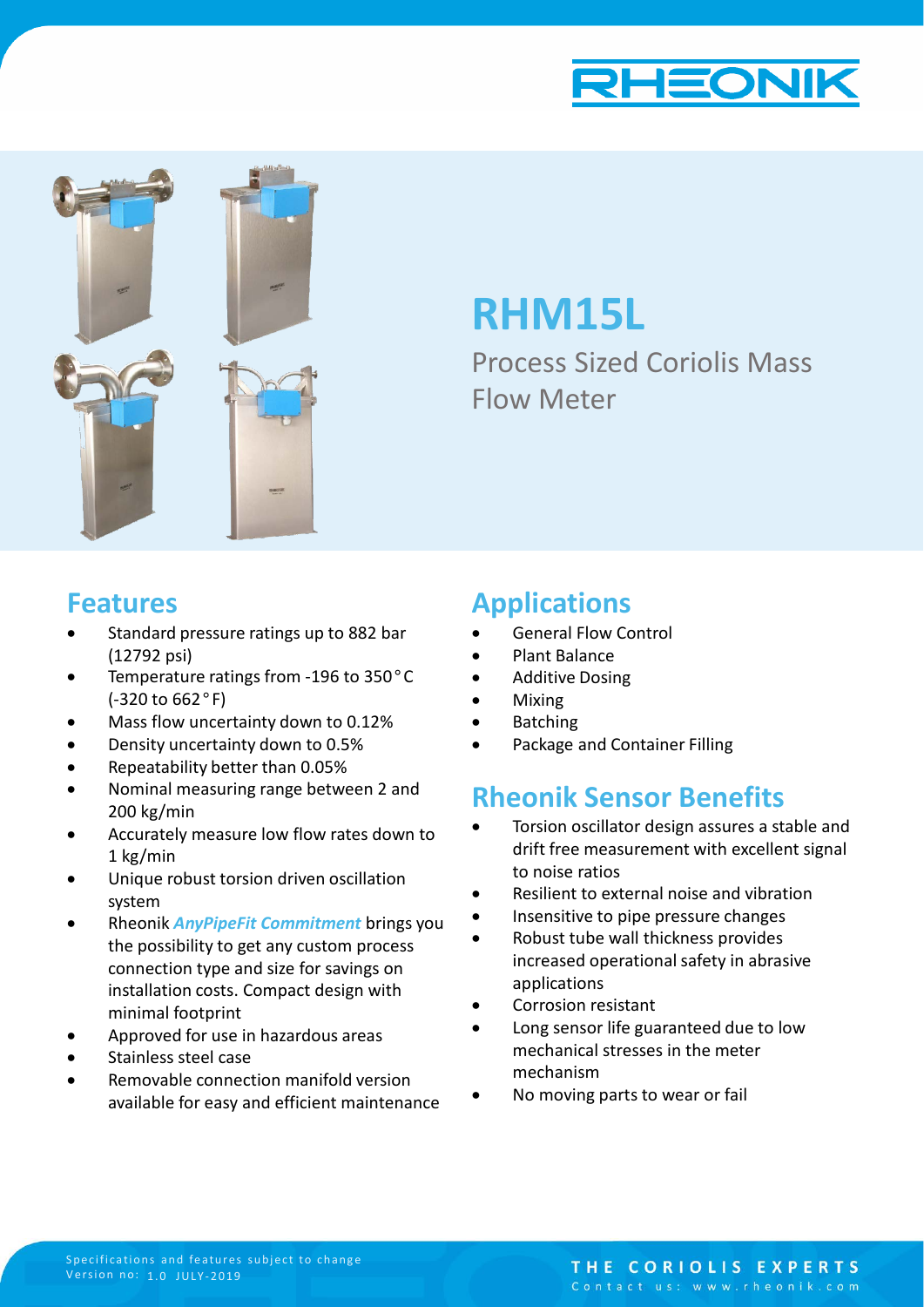

## **General Specification Overview**

| Nominal Flow $(Q_{nom})^*$                       | 200 kg/min (440.9 lb/min)                                                                                                                                                                                                                                                                                                                                                                                           |
|--------------------------------------------------|---------------------------------------------------------------------------------------------------------------------------------------------------------------------------------------------------------------------------------------------------------------------------------------------------------------------------------------------------------------------------------------------------------------------|
| Minimum Flow $(Q_{min})^*$                       | 4 kg/min (8.8 lb/min)                                                                                                                                                                                                                                                                                                                                                                                               |
| <b>Serial Tube/ Single Path</b>                  | Flow rates $Q_{nom}$ and $Q_{min}$ will be 50% of the above listed parallel/dual tube<br>version                                                                                                                                                                                                                                                                                                                    |
| <b>Operating Temperature</b>                     | Temperature range options cover applications from -196°C to 350°C (-320°F to<br>$662^{\circ}F$                                                                                                                                                                                                                                                                                                                      |
| <b>Pressure Ratings</b>                          | Up to 882 bar / 112792 psi - dependent upon material                                                                                                                                                                                                                                                                                                                                                                |
| <b>Electrical Connection</b>                     | Cable entry M25 x 1.5 (standard); M20 x 1.5, 1/2" NPT, 3/4" NPT (optional)<br>Max. cable length to remote RHE transmitter 100m / 330ft                                                                                                                                                                                                                                                                              |
| <b>Sensor Enclosure Materials</b>                | Stainless steel (standard), 316 stainless steel (optional)<br>Epoxy coated aluminum terminal box (standard), 316 stainless steel terminal box<br>(optional)                                                                                                                                                                                                                                                         |
| <b>Enclosure Type</b>                            | Protection class IP65 (standard); IP 66 / NEMA 4X (optional)                                                                                                                                                                                                                                                                                                                                                        |
| <b>Wetted Materials</b>                          | 1.4571 (316Ti), 2.4602 (Alloy C22), Tantalum, 1.4410 (SuperDuplex)<br>Seal material (manifold construction): PTFE<br>Additional/customer specific materials available upon request                                                                                                                                                                                                                                  |
| <b>Process Connections</b>                       | Nearly any - the RHEONIK AnyPipeFit Commitment. Consult factory for<br>types/sizes not listed in this data sheet                                                                                                                                                                                                                                                                                                    |
| <b>Pressure Rating Compliance</b>                | Europe - PED: Sound Engineering Practice (SEP), Module A2, Module B3.2+C2                                                                                                                                                                                                                                                                                                                                           |
| <b>Certifications and Approvals</b>              | ATEX / IECEx Approvals for zone 0, 1, 2 (suitably rated RHE transmitter required)<br>North American Approvals for Class I, Div. 1, Groups ABCD (suitably rated RHE<br>transmitter required)<br>American Bureau of Shipping (ABS) Product Type Approval for use on marine<br>vessels                                                                                                                                 |
| <b>Documentation, Testing and</b><br>Inspection  | All sensors are hydro tested, calibrated and supplied with a traceable calibration<br>certificate. Customized calibration and testing services available                                                                                                                                                                                                                                                            |
| <b>Project Documentation and</b><br>QA, Services | Rheonik offers a full set of services for large and complex engineering projects.<br>Typical services offered are, but not limited to:<br>Certificates of origin and conformity, mill certificates<br>٠<br>Data books including WPAR, WQS, NDT, test & quality plans, functional<br>testing, calibration procedures, customized packing, factory acceptance etc.<br>Start up and commissioning services on/offshore |
| <b>Options</b>                                   | Enclosure heating for high temperature applications<br>Cleaning for oxygen service<br>Full service painting to project specifications - consult factory                                                                                                                                                                                                                                                             |

\* At Q<sub>nom</sub> pressure drop across a parallel tube sensor will be approximately 2 bar (29 psi) for H<sub>2</sub>0. Sensors can be operated at higher flow rates but pressure drop will be higher. Maximum recommended velocity (liquid) through the sensor is 15 m/s. Beyond this point, cavitation may occur. Q<sub>min</sub> is the recommended lowest flow rate. Sensors will measure flow rates lower than  $Q_{min}$ , but uncertainty will increase beyond 0.5% of rate.

The flow rate specifications above relate to standard pressure parallel tube sensor versions. Models with higher pressure ratings have increased wall thickness and will have higher pressure drops/lower  $Q_{nom}$  values.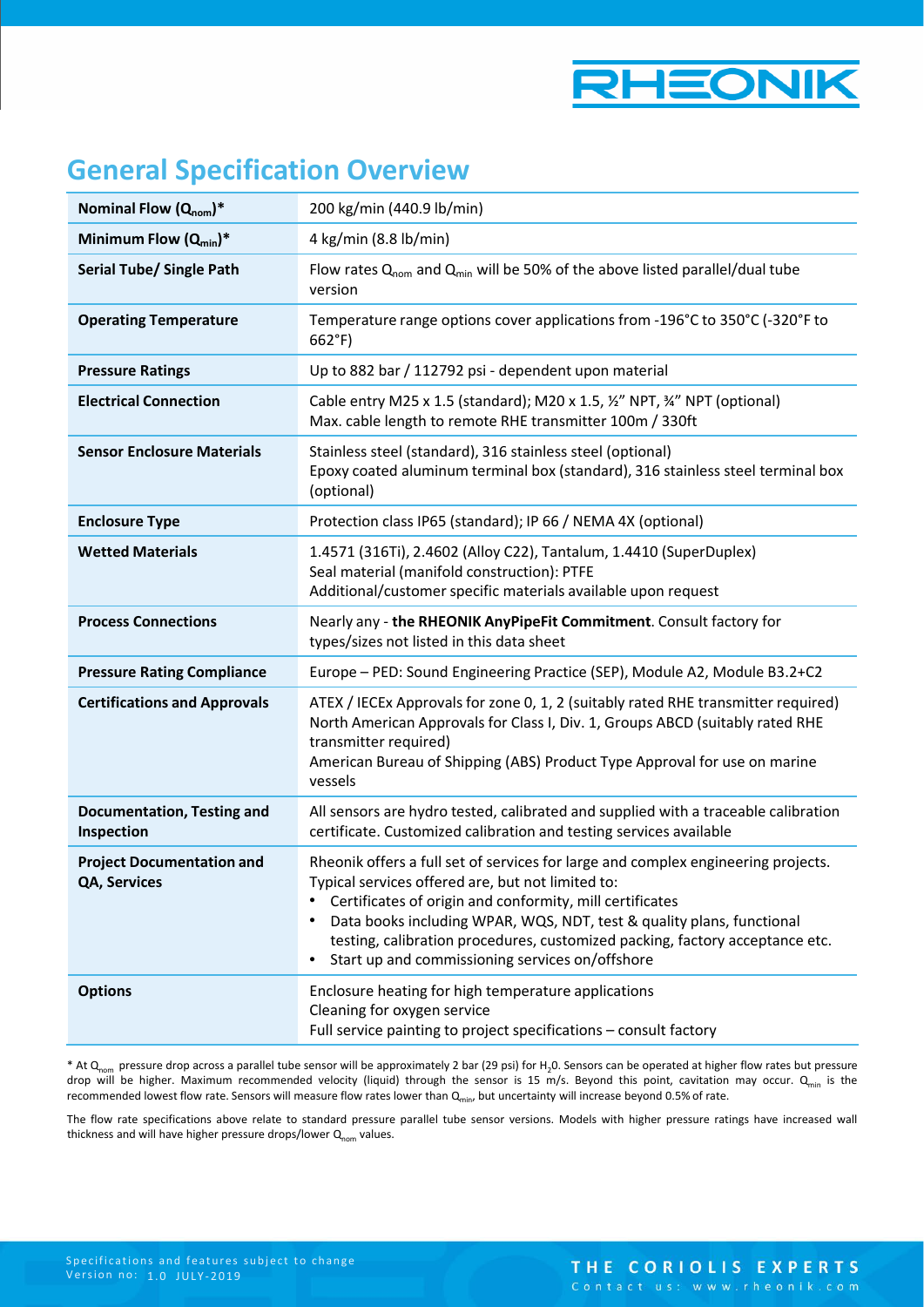

### **Measurement Performance**

| <b>Standard Calibration</b>                                                  |                                                                                                                                                     | 2.0                                                  |                                                 |
|------------------------------------------------------------------------------|-----------------------------------------------------------------------------------------------------------------------------------------------------|------------------------------------------------------|-------------------------------------------------|
| 0.5% Uncertainty<br>$\overline{A}$                                           | $\pm 0.5$ % uncertainty between Q <sub>nom</sub> and Q <sub>min</sub>                                                                               | 1.5<br>1.0                                           | $Q_{\text{min}}$<br>$\mathsf{Q}_{\mathsf{nom}}$ |
| 0.2% Uncertainty<br>B                                                        | $\pm$ 0.2% uncertainty between Q <sub>nom</sub> and Q <sub>0.2</sub>                                                                                | Uncertainty (%)<br>0.5<br>0.0<br>$-0.5$              | <b>Mass Flow Rate</b>                           |
|                                                                              | Higher pressure units may have lower $Q_{nom}$ values due to reduced tube ID                                                                        | $-1.0$<br>$-1.5$<br>$-2.0$                           | $Q_{0.2}$                                       |
| <b>Goldline Calibration</b>                                                  |                                                                                                                                                     | 2.0                                                  |                                                 |
| 0.12% Uncertainty<br>±0.12% uncertainty between<br>G<br>$Q_G$ and $(Q_G/20)$ |                                                                                                                                                     | 1.5<br>1.0<br>0.5                                    | $Q_G/10$<br>$Q_{G}$                             |
| 0.1% Uncertainty<br>±0.1% uncertainty between<br>P<br>$QG$ and $(QG/10)$     |                                                                                                                                                     | Uncertainty (%)<br>0.0<br>0.5<br>$-1.0$              | Mass Flow Rate<br>Q <sub>G</sub> /20            |
|                                                                              | Only for sensors with standard temperature and pressure range<br>Customized calibration services are available - consult factory                    | $-1.5$<br>$-2.0$                                     |                                                 |
| <b>Low Flow Calibration</b>                                                  |                                                                                                                                                     | 2.0                                                  |                                                 |
| 1:20 Turn Up Calibration<br>$\mathsf{C}$<br>$(Q_{\text{min}}*20)$            | $\pm$ 0.2% uncertainty between Q <sub>min</sub> and                                                                                                 | 1.5<br>1.0<br>0.5                                    | $-Q_{\text{low}}$<br>$Q_{\text{min}}$ *20       |
| $\mathbf{1}$<br>$Q_{\text{min}}$ and $Q_{\text{low}}$                        | <b>Low Flow Optimized Calibration</b><br>$\pm$ 0.2% uncertainty between Q <sub>min</sub> and<br>$(Q_{\text{min}}*20)$ and ±0.6% uncertainty between | Uncertainty (%)<br>0.0<br>$-0.5$<br>$-1.0$<br>$-1.5$ | <b>Mass Flow Rate</b><br>$Q_{\text{min}}$       |
|                                                                              | Only for sensors with standard temperature and pressure range                                                                                       | $-2.0$                                               |                                                 |

#### Flow Rates

| $\mathcal{L}_{\text{nom}}$  | 200 kg/min (440.9 lb/min) |
|-----------------------------|---------------------------|
| $\mathsf{Q}_{\mathsf{min}}$ | 4 kg/min (8.8 lb/min)     |
| Q <sub>G</sub>              | 150 kg/min (440.9 lb/min) |
| Q <sub>n 2</sub>            | 10 kg/min (22.0 lb/min)   |
|                             | 2 kg/min (4.5 lb/min)     |

*Select the calibration option (A,B,G,P,C,1) required and include in the overall part number*

*For Serial Tube versions, the Q values above are halved*

#### Flow Measurement Repeatability Standard ± 0.1% of rate Goldline ± 0.05% of rate

#### Temperature Performance

Better than ±1°C

#### Density Calibration

| $N^*$ | No Live Density Calibration                                           |
|-------|-----------------------------------------------------------------------|
| S     | Standard +/- 0.01 kg/liter uncertainty<br>between 500 and 1400 kg/m3  |
| D     | Enhanced +/- 0.005 kg/liter uncertainty<br>between 500 and 1400 kg/m3 |

*For live volumetric flow, S or D calibration must be included in the part number and the sensor must be operated by an RHE with live density capability.*

*\* Even with No Live Density Calibration, volumetric flow can still be calculated with an inferred density value based upon a manually entered norm density value and its temperature gradient.*

#### Calibration Reference Conditions

Performance statements relate to the following conditions:

- Water (for mass flow accuracy)
- Temperature: 18 to 24°C (66 to 76°F)
- Pressure at 1 to 3 barg (15 to 45 psig)
- RHM with standard temperature, material and pressure range

### THE CORIOLIS EXPERTS

Contact us: www.rheonik.com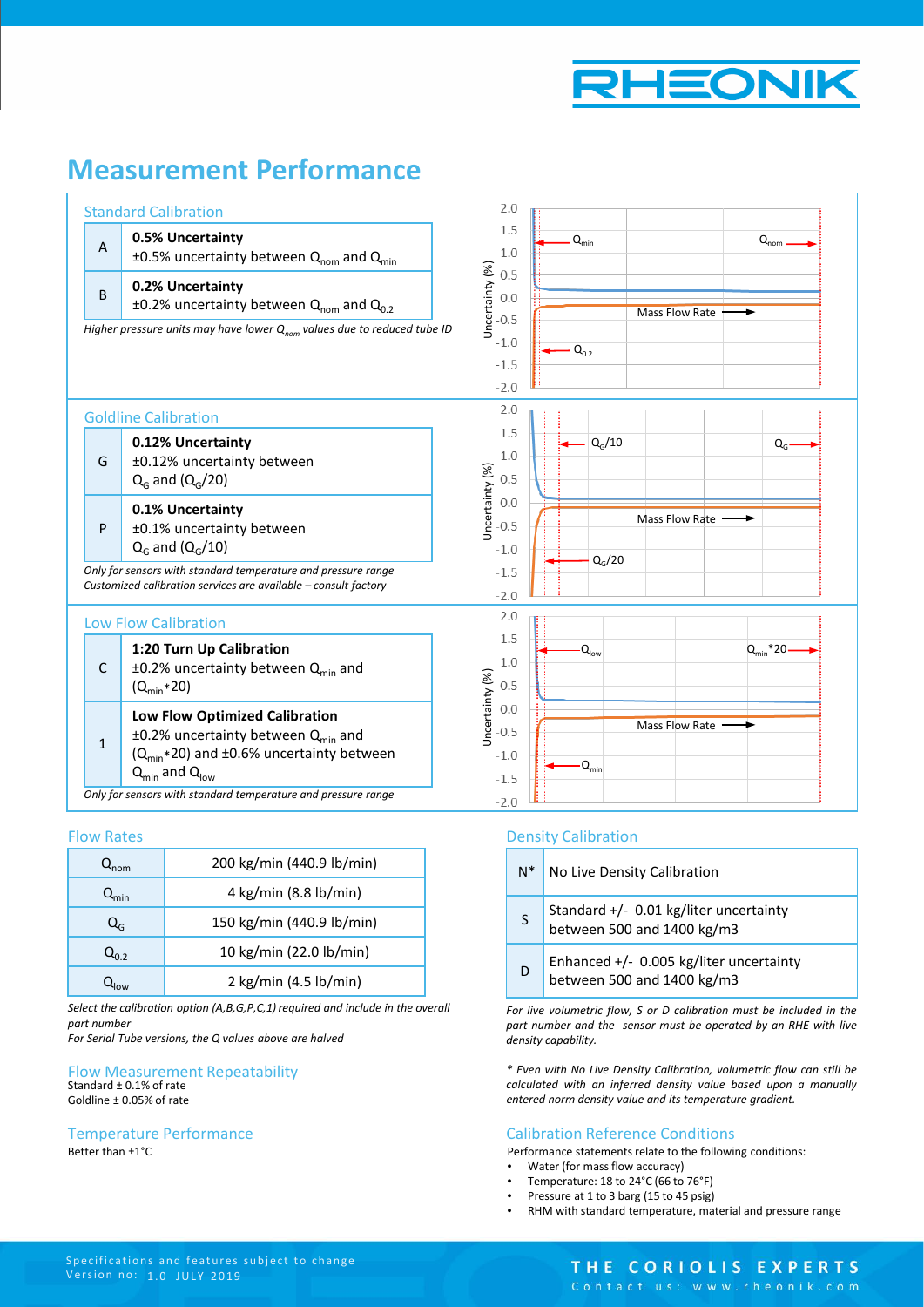

### **Measurement Tube Pressure Ratings**

The maximum pressure ( $P_{max}$ ) of a sensor is determined by its lowest rated part. The lowest rated part can be either the measurement tube ( $P_{max}$  indicated below), the construction type ( $P_{max}$  indicated in the Part Number Code section) or the process connection (for  $P_{\text{max}}$  see published standards or manufacturer information).

| Pressure Code  | <b>Material Code</b> | Material              | Pmax |       |          |              |             |  |
|----------------|----------------------|-----------------------|------|-------|----------|--------------|-------------|--|
|                |                      |                       | bar  | psi   |          | $^{\circ}$ C | $\degree$ F |  |
|                |                      |                       | 165  | 2393  | $@$      | 50           | 122         |  |
|                | M1 (std.)            | 1.4571 (316Ti)        | 150  | 2176  | @        | 120          | 248         |  |
|                |                      | <b>UNS S31635</b>     | 127  | 1842  | @        | 210          | 410         |  |
|                |                      |                       | 107  | 1552  | @        | 350          | 662         |  |
|                |                      |                       | 228  | 3307  | @        | 50           | 122         |  |
|                |                      | 2.4602 (Alloy C22)    | 201  | 2915  | @        | 120          | 248         |  |
|                | M <sub>3</sub>       | <b>UNS N06022</b>     | 172  | 2495  | @        | 210          | 410         |  |
|                |                      |                       | 143  | 2074  | @        | 350          | 662         |  |
| P1 (std.)*     |                      | Tantalum              | 44   | 638   | $@$      | 50           | 122         |  |
|                | $M4**$               | <b>UNS R05200</b>     | 39   | 565   | $@$      | 120          | 248         |  |
|                |                      |                       | 36   | 522   | $@$      | 210          | 410         |  |
|                |                      | 1.4410 (Super Duplex) | 395  | 5729  | @        | 50           | 122         |  |
|                | $10***$              | <b>UNS S32750</b>     | 346  | 5018  | @        | 120          | 248         |  |
|                |                      |                       | 313  | 4540  | $@$      | 210          | 410         |  |
|                |                      | 1.4462 (Duplex)       | 315  | 4569  | $@$      | 50           | 122         |  |
|                | $62***$              | <b>UNS S31803</b>     | 276  | 4003  | $@$      | 120          | 248         |  |
|                |                      |                       | 242  | 3510  | $@$      | 210          | 410         |  |
|                |                      |                       | 352  | 5105  | @        | 50           | 122         |  |
|                | M1                   | 1.4571 (316Ti)        | 300  | 4351  | $@$      | 120          | 248         |  |
|                |                      | <b>UNS S31635</b>     | 250  | 3626  | $@$      | 210          | 410         |  |
|                |                      |                       | 210  | 3046  | $@$      | 350          | 662         |  |
|                |                      |                       | 540  | 7832  | @        | 50           | 122         |  |
|                | M <sub>3</sub>       | 2.4602 (Alloy C22)    | 477  | 6918  | @        | 120          | 248         |  |
| P <sub>2</sub> |                      | <b>UNS N06022</b>     | 407  | 5903  | @        | 210          | 410         |  |
|                |                      |                       | 339  | 4917  | @        | 350          | 662         |  |
|                |                      | 1.4410 (Super Duplex) | 882  | 12792 | @        | 50           | 122         |  |
|                | $10***$              | <b>UNS S32750</b>     | 773  | 11211 | $@$      | 120          | 248         |  |
|                |                      |                       | 699  | 10138 | @        | 210          | 410         |  |
|                |                      | 1.4462 (Duplex)       | 704  | 10211 | @        | 50           | 122         |  |
|                | $62***$              | <b>UNS S31803</b>     | 617  | 8949  | @        | 120          | 248         |  |
|                |                      |                       | 540  | 7832  | @        | 210          | 410         |  |
|                |                      |                       | 540  | 7832  | @        | 50           | 122         |  |
| P <sub>3</sub> | M1                   | 1.4571 (316Ti)        | 450  | 6527  | $@$      | 120          | 248         |  |
|                |                      | <b>UNS S31635</b>     | 350  | 5076  | @        | 210          | 410         |  |
|                |                      |                       | 300  | 4351  | $\omega$ | 350          | 662         |  |

\*Maximum flange rating is ANSI CL 300 / PN40

\*\*Only with N1, NA, E2 temperature range (note max. operating temp. is 130°C) and PF0 construction type (max. ANSI Cl. 300/PN40)

\*\*\*Only with N1, NA, E2 temperature range (note min. temp. is -40°C) and seal-less construction type

### **Other Materials and Pressure Ratings**

Higher pressure rated measurement tubes in the materials above may be possible. Other wetted materials (e.g. Inconel, Monel, 304 stainless steel, others) are also possible for chemical compatibility, lower pressure drop, abrasion allowance and other application specific requirements. *Contact factory with specification for assessment and availability.*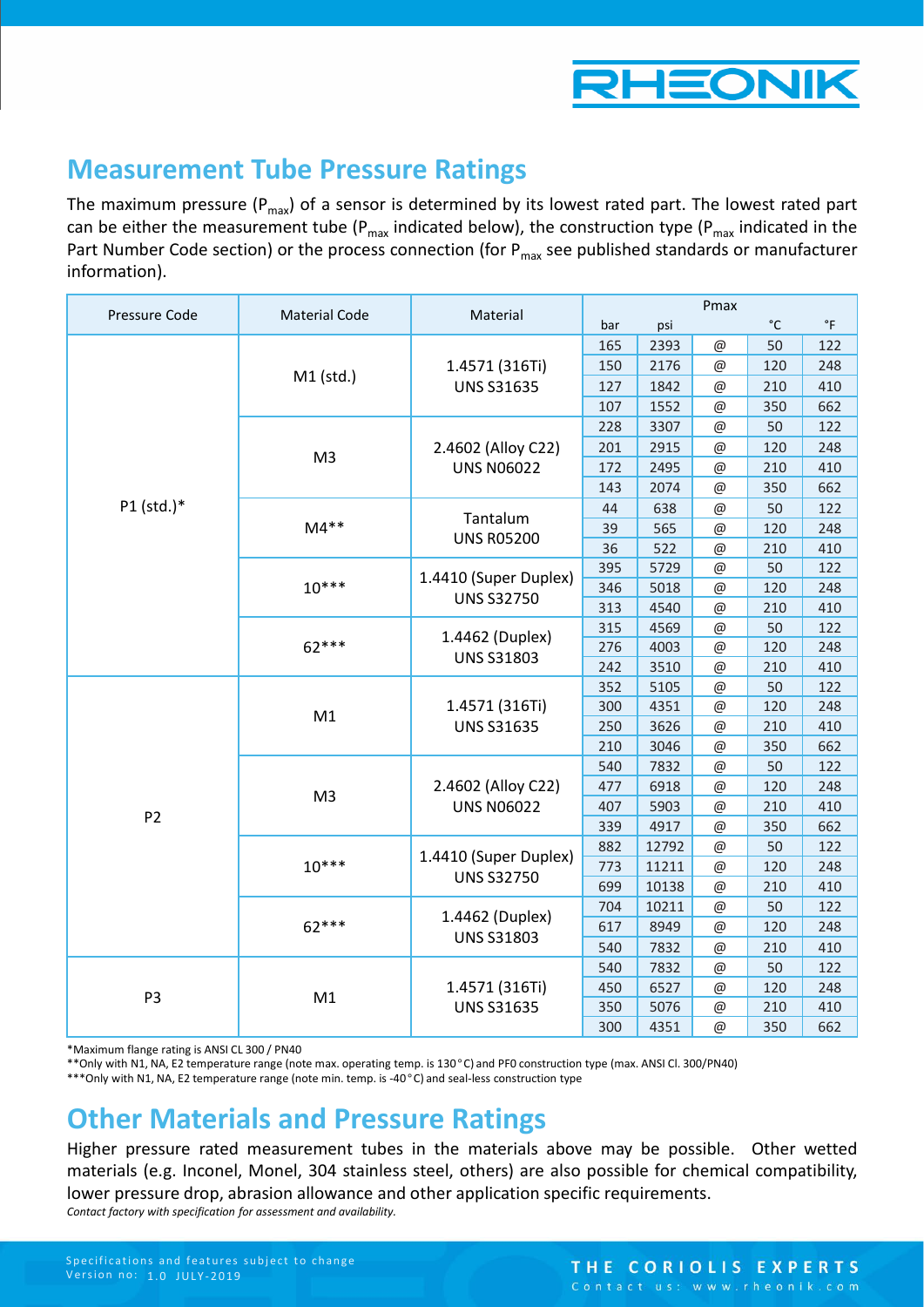

### **Mechanical Construction**

Sensors are manufactured with two internal measurement tubes arranged side by side. In parallel or dual path sensors (order code P*xx*), these tubes are connected in parallel and the flowing fluid is split equally between them. In serial or single path sensors (order code S*xx*), the internal tubes are connected end to end, creating a single path through which all fluid flows. Manifold designs have a removable inlet/outlet manifold block and utilize PTFE seals between the manifold and sensor body. In seal-less designs, the measurement tubes are continuous between the process connections and do not have seals. Manifold designs offer shorter delivery lead times and may have a lower pressure drop than seal-less designs for the same flow rate.

#### **Manifold design with seals - flange connections** PM0 / PH0: parallel/dual path

#### SM0: serial/single path



| <b>Process Connection</b> | Dim. L      | Dim. H <sub>2</sub> | Order          |
|---------------------------|-------------|---------------------|----------------|
|                           | mm / in     | mm / in             | Code           |
| ANSI 1" 150#RF            | 400 / 15.75 | 481 / 18.94         | A <sub>1</sub> |
| ANSI 1" 300#RF            | 400 / 15.75 | 481 / 18.94         | A <sub>2</sub> |
| ANSI 1" 600#RF            | 400 / 15.75 | 481 / 18.94         | A <sub>3</sub> |
| ANSI 1" 150#RF            | 400 / 15.75 | 481 / 18.94         | A <sub>1</sub> |
| ANSI 1" 300#RF            | 400 / 15.75 | 481 / 18.94         | A <sub>2</sub> |
| ANSI 1" 1500#RTJ          | 450 / 17.72 | 481 / 18.94         | R <sub>3</sub> |
| DIN DN25/PN40 Form C      | 400 / 15.75 | 481 / 18.94         | D <sub>1</sub> |
| DIN DN25/PN100 Form E     | 400 / 15.75 | 481 / 18.94         | D <sub>2</sub> |

1. Manifold blocks are manufactured from 316Ti (1.4571) stainless steel

#### **Manifold design with seals - threaded connections** PM0 / PH0: parallel/dual path

SM0: serial/single path



| <b>Dimensions</b> | mm  | in    |
|-------------------|-----|-------|
| A1                | 285 | 11.22 |
| A2                | 300 | 11.81 |
| <b>B1</b>         | 50  | 1.97  |
| <b>B2</b>         | 70  | 2.76  |
| H1                | 454 | 17.87 |
|                   | 26  | 1.02  |



| <b>Process Connection</b> | Dim. L   | Dim. H <sub>2</sub> | Order          |  |
|---------------------------|----------|---------------------|----------------|--|
|                           | mm / in  | mm / in             | Code           |  |
| Female Thread G 34"       | 120/4.72 | 481/18.94           | G1             |  |
| Female Thread 34" NPT     | 120/4.72 | 481 / 18.94         | N <sub>1</sub> |  |

1. Manifold blocks are manufactured from 316Ti (1.4571) stainless steel

**Standard blue terminal box in Aluminum, size = 125 x 80 x 57 mm (4.92 x 3.15 x 2.24 in)** - optionally available with integral RHE45 transmitter

Optional SS 316 box, size = 100 x 100 x 61 mm (3.94 x 3.94 x 2.40 in) - only for remote transmitter

W = 0 mm (0 in) for Aluminum box and Temperature Range N1 and NA W = 30 mm (1.2 in) for SS 316 box and Temperature Range N1 and NA W = 150 mm (5.91 in) for all other combinations

*NOTE: Junction boxes are supplied with M25 x 1.5 cable entries as standard. M20 x 1.5, ½" NPT, ¾" NPT cable entries are optionally available and must be ordered separately.*

All dimensions are for standard products. For customization of face to face lenath and/or process connection types other than the ones listed on this page, please *consult factory. Note that larger diameter flange process connections are always possible.*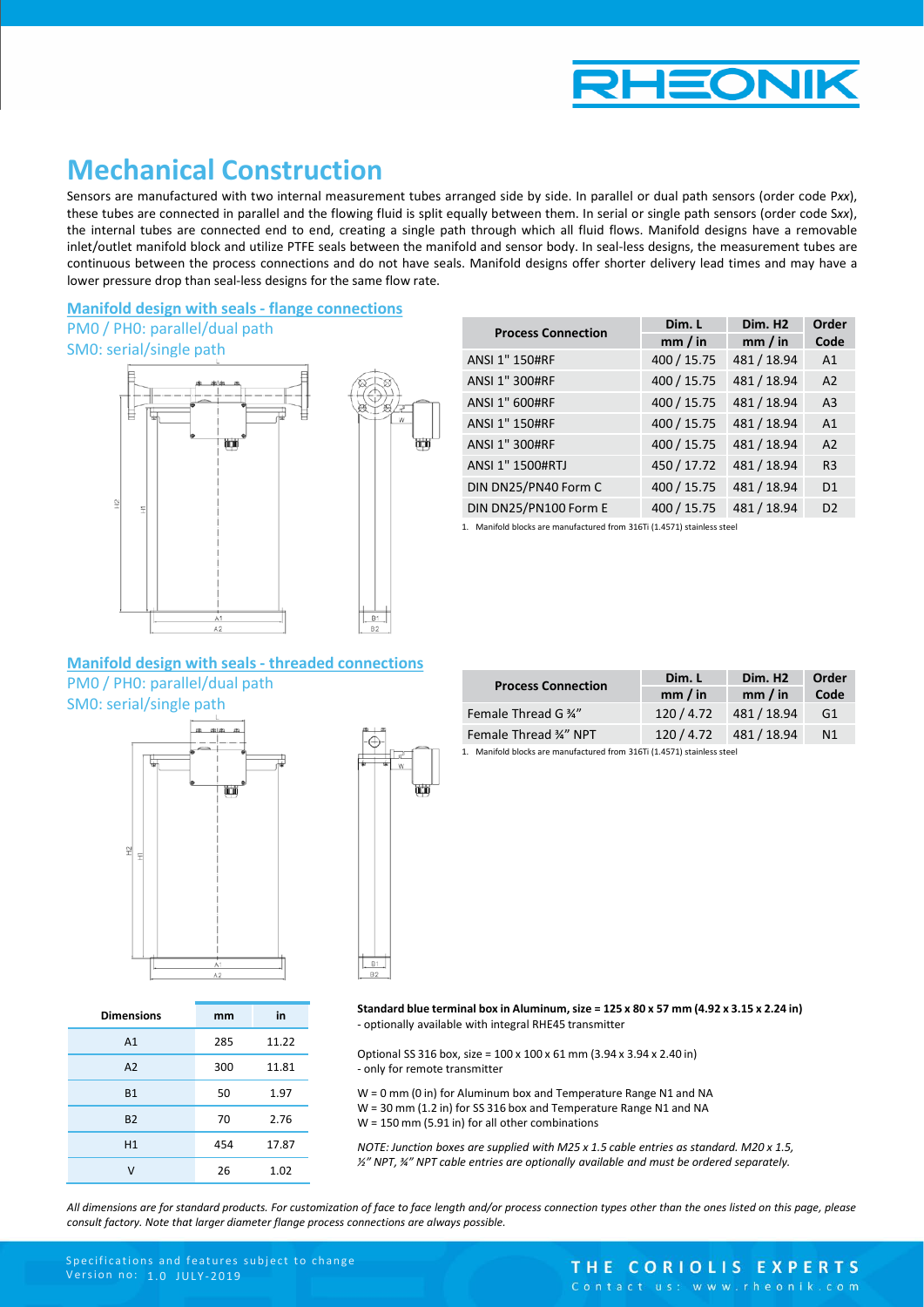

### **Mechanical Construction (continued)**

**Seal-less design with flange connections**

SF0: serial/single path

PF0: parallel/dual path



| <b>Process Connection</b>                          | Dim. L      | Dim. H <sub>2</sub> | Order          |
|----------------------------------------------------|-------------|---------------------|----------------|
|                                                    | mm / in     | mm / in             | Code           |
| ANSI 11/2" 150#RF                                  | 400 / 15.75 | 540 / 21.26         | F <sub>1</sub> |
| ANSI 1½" 300#RF                                    | 400 / 15.75 | 540 / 21.26         | F <sub>2</sub> |
| ANSI 1½" 600#RF                                    | 400 / 15.75 | 540 / 21.26         | F <sub>3</sub> |
| ANSI 11/2" 1500#RF                                 | 400 / 15.75 | 540 / 21.26         | F <sub>5</sub> |
| ANSI 11/2" 2500#RF                                 | 450 / 17.72 | 540 / 21.26         | F4             |
| ANSI 11/2" 1500#RTJ                                | 400 / 15.75 | 540 / 21.26         | R4             |
| ANSI 1½" 2500#RTJ                                  | 450 / 17.72 | 540 / 21.26         | R5             |
| DIN DN40/PN40 Form C                               | 400 / 15.75 | 540 / 21.26         | C <sub>1</sub> |
| DIN DN40/PN100 Form E                              | 400 / 15.75 | 540 / 21.26         | C <sub>2</sub> |
| Sanitary 1" Triclamp, DIN<br>32676 (only with SF0) | 350 / 13.78 | 540 / 21.26         | S <sub>0</sub> |
| Sanitary NW20, DIN 11851<br>(only with SF0)        | 350 / 13.78 | 540 / 21.26         | S <sub>2</sub> |
|                                                    |             |                     |                |

1. For hub connectors (e.g. Destec, Galperti, Grayloc, Techlok) or JIS flanges please consult factory 2. SF0 meters are constructed with offset inlet/outlet ports. Consideration should be given to the

offset (dimension V) when planning installation 3. Pmax for sanitary fitting S0 is 17.2 bar (250 psi) @120°C (248°F)

4. Pmax for sanitary fitting S2 is 40 bar (580 psi) @ 120°C (248°F) 5. Meter will be supplied with a 1.4571 (316Ti) stainless steel backing flange and wetted material facing disc for some material selections (e.g. Tantalum)

6. Other dimensions on previous page

₩¥

#### **Seal-less design with threaded or tube connections** PFT: parallel/dual path



| <b>Process Connection</b>                                        | Dim. L      | Dim. H <sub>2</sub> | Order |
|------------------------------------------------------------------|-------------|---------------------|-------|
|                                                                  | mm / in     | mm / in             | Code  |
| Female Thread G 34"                                              | 400 / 15.75 | 540 / 21.26         | G1    |
| Female Thread 34" NPT                                            | 400 / 15.75 | 540 / 21.26         | N1    |
| Swagelok 3/4" tube<br>compression fitting (SS-1210-<br>$1 - 12W$ | 470 / 18.50 | 540 / 21.26         | W1    |

1. Other dimensions on previous page

*All dimensions are for standard products. For customization of face to face length and/or process connection types other than the ones listed on this page, please consult factory. Note that larger diameter flange process connections are always possible.*

#### THE CORIOLIS EXPERTS Contact us: www.rheonik.com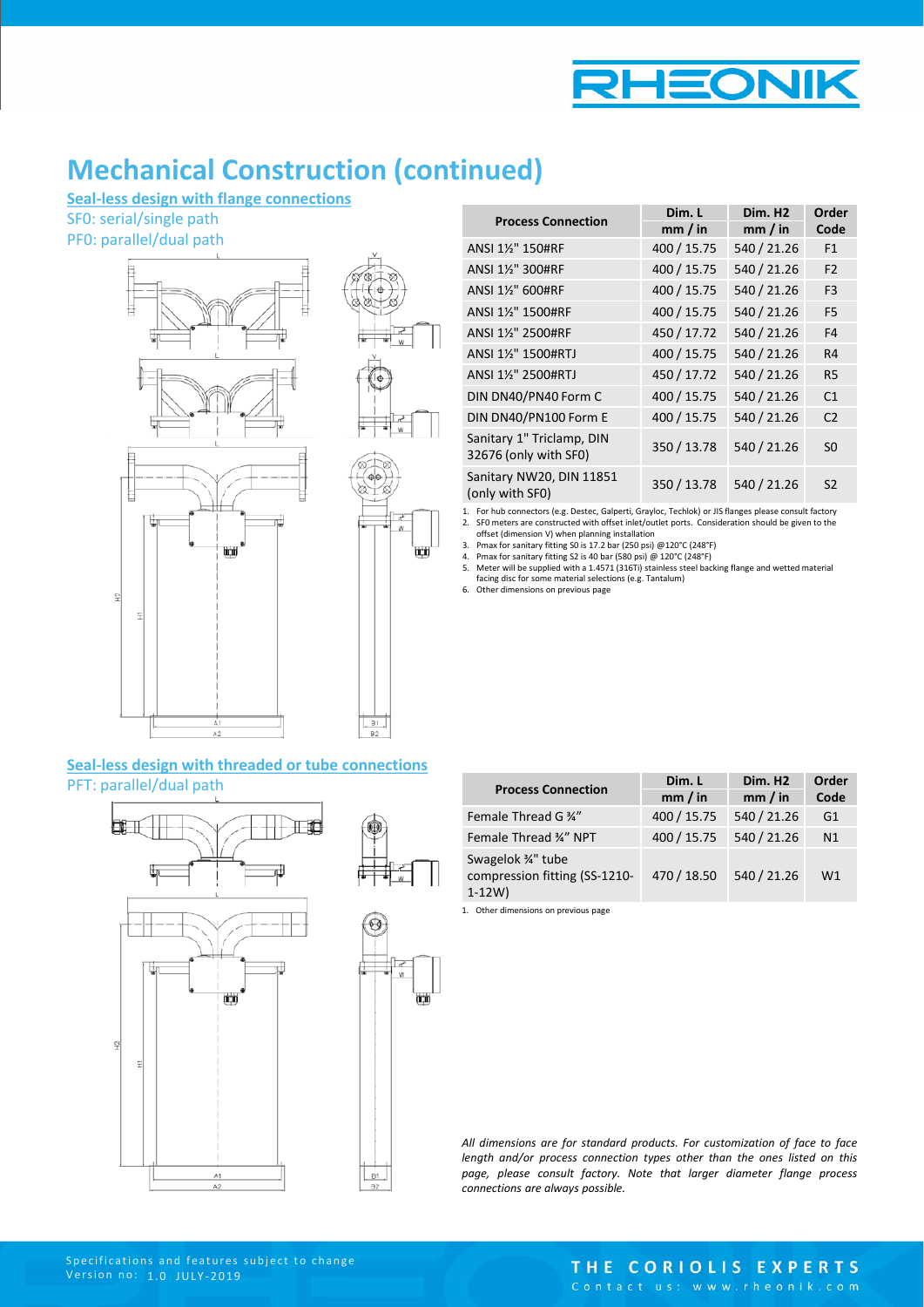

## **RHM15L Part Number Code**

#### **Temperature Range**

- N1 -20 to +120°C (-4 to +248°F) (std.)
- NA -50 to +120°C (-58 to +248°F)
- E2 -50 to +210°C (-58 to +410°F) (For Tantalum sensors max. operating temp. 130°C/max design temp. +210°C)
- E3 -196 to +50°C (-320 to +122°F)
- H4 0 to +350°C (+32 to +662°F)

#### $\mathbf{I}$ **Pressure Code for Pmax of Measuring Loops**

|        |  |  |                            |    | See pressure ratings page for ratings and codes               |                      |                                                |                                   |  |  |   |                                                                                              |
|--------|--|--|----------------------------|----|---------------------------------------------------------------|----------------------|------------------------------------------------|-----------------------------------|--|--|---|----------------------------------------------------------------------------------------------|
|        |  |  |                            |    | Construction Type - pmax indications refer to @ 120°C (248°F) |                      |                                                |                                   |  |  |   |                                                                                              |
|        |  |  |                            |    |                                                               |                      |                                                |                                   |  |  |   | PM0 Parallel manifold, pmax = 230 bar (3336 psi) with thread, 214 bar (3104 psi) with flange |
|        |  |  |                            |    |                                                               |                      |                                                |                                   |  |  |   | SM0 Serial manifold, pmax = 230 bar (3336 psi) with thread, 214 bar (3104 psi) with flange   |
|        |  |  |                            |    | PHO Parallel HP manifold, pmax = 420 bar (6092 psi)           |                      |                                                |                                   |  |  |   |                                                                                              |
|        |  |  |                            |    | PFO Parallel path, seal-less                                  |                      |                                                |                                   |  |  |   |                                                                                              |
|        |  |  | SFO Serial path, seal-less |    |                                                               |                      |                                                |                                   |  |  |   |                                                                                              |
|        |  |  |                            |    |                                                               |                      |                                                |                                   |  |  |   | PFT Parallel path, seal-less for thread connection, pmax = 250 bar (3626 psi)                |
|        |  |  |                            |    | <b>Material of Wetted Parts</b>                               |                      |                                                |                                   |  |  |   |                                                                                              |
|        |  |  |                            |    | M1 1.4571 (316Ti) (std.)                                      |                      |                                                |                                   |  |  |   |                                                                                              |
|        |  |  |                            |    | M3 2.4602 (Alloy C22), seal-less construction types only      |                      |                                                |                                   |  |  |   |                                                                                              |
|        |  |  |                            |    | M4 Tantalum, PFO construction type only                       |                      |                                                |                                   |  |  |   |                                                                                              |
|        |  |  |                            |    |                                                               |                      |                                                |                                   |  |  |   | XX Other materials, e.g. SuperDuplex, Monel are available upon request                       |
|        |  |  |                            |    | <b>Process Connection</b>                                     |                      |                                                |                                   |  |  |   |                                                                                              |
|        |  |  |                            |    |                                                               |                      |                                                |                                   |  |  |   | See mechanical construction pages for available connections and codes                        |
|        |  |  |                            |    | <b>Terminal Box</b>                                           |                      |                                                |                                   |  |  |   |                                                                                              |
|        |  |  |                            | JM |                                                               |                      |                                                |                                   |  |  |   | Coated aluminum TB, M25 cable entry (options available)                                      |
|        |  |  |                            | SM |                                                               |                      | SS 316 TB, M25 cable entry (options available) |                                   |  |  |   |                                                                                              |
|        |  |  |                            | TM |                                                               |                      | No TB. 2m fixed / integral PTFE cable to RHE   |                                   |  |  |   |                                                                                              |
|        |  |  |                            | J5 |                                                               |                      |                                                |                                   |  |  |   | Coated aluminum TB for integral RHE45, one or two M12 sockets                                |
|        |  |  |                            |    |                                                               | <b>Options Codes</b> |                                                |                                   |  |  |   |                                                                                              |
|        |  |  |                            |    | ΝN                                                            |                      | No options                                     |                                   |  |  |   |                                                                                              |
|        |  |  |                            |    |                                                               |                      | See options listing for specific codes         |                                   |  |  |   |                                                                                              |
|        |  |  |                            |    |                                                               |                      | <b>Hazardous Area Certifications</b>           |                                   |  |  |   |                                                                                              |
|        |  |  |                            |    |                                                               |                      | NN Without Ex Approval                         |                                   |  |  |   |                                                                                              |
|        |  |  |                            |    |                                                               |                      |                                                |                                   |  |  |   | AO ATEX/IEC Approvals Zone 0: Ex II 1G Ex ia IIC T1T6 Ga                                     |
|        |  |  |                            |    |                                                               |                      |                                                |                                   |  |  |   | A1 ATEX/IEC Approvals Zone 1: Ex II 2G Ex ib IIC T1T6 Gb                                     |
|        |  |  |                            |    |                                                               |                      |                                                |                                   |  |  |   | CO CSA Approval USA-Canada Class I, Div. 1, Groups ABCD                                      |
|        |  |  |                            |    |                                                               |                      |                                                | <b>Pressure Design Compliance</b> |  |  |   |                                                                                              |
|        |  |  |                            |    |                                                               |                      |                                                |                                   |  |  |   | NN No specific design compliance required                                                    |
|        |  |  |                            |    |                                                               |                      |                                                |                                   |  |  |   | SE PED (SEP) for xM0, xH0, SF0 with S0, S2                                                   |
|        |  |  |                            |    |                                                               |                      |                                                |                                   |  |  |   | A2 PED Mod. A2 for all others unless unstable gas                                            |
|        |  |  |                            |    |                                                               |                      |                                                |                                   |  |  |   | BC PED Mod. B3.2+C2 if SE, A2 do not apply                                                   |
|        |  |  |                            |    |                                                               |                      |                                                | CA CRN-Alberta Province Only      |  |  |   |                                                                                              |
|        |  |  |                            |    |                                                               |                      |                                                |                                   |  |  |   | CR CRN-All Provinces except Alberta                                                          |
|        |  |  |                            |    |                                                               |                      |                                                |                                   |  |  |   | <b>Mass Flow Calibration Selection</b>                                                       |
|        |  |  |                            |    |                                                               |                      |                                                |                                   |  |  |   | See performance page for code options                                                        |
|        |  |  |                            |    |                                                               |                      |                                                |                                   |  |  |   | <b>Density Calibration Selection</b>                                                         |
|        |  |  |                            |    |                                                               |                      |                                                |                                   |  |  |   | See performance page for code options                                                        |
|        |  |  |                            |    |                                                               |                      |                                                |                                   |  |  |   | <b>Additional Manufacturing Instructions</b>                                                 |
|        |  |  |                            |    |                                                               |                      |                                                |                                   |  |  | N | None                                                                                         |
|        |  |  |                            |    |                                                               |                      |                                                |                                   |  |  | O | Oil/grease free cleaning                                                                     |
|        |  |  |                            |    |                                                               |                      |                                                |                                   |  |  | S | Marine packing                                                                               |
|        |  |  |                            |    |                                                               |                      |                                                |                                   |  |  |   |                                                                                              |
| RHM15L |  |  |                            |    |                                                               |                      |                                                | N                                 |  |  |   |                                                                                              |

#### THE CORIOLIS EXPERTS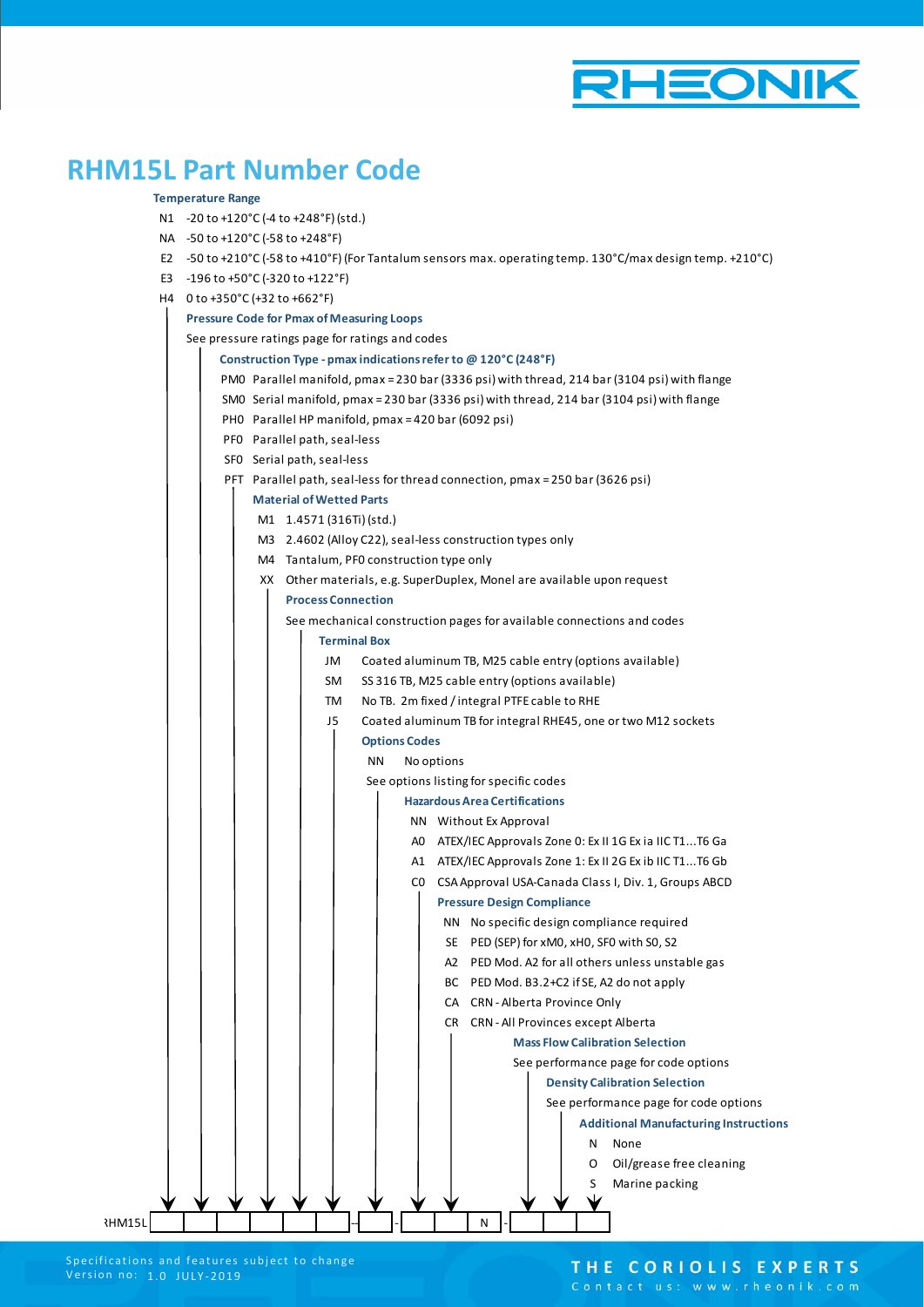

### **Options and Accessories**

|                | <b>RHM15L Part Number Option Codes</b>                                                                                                                |
|----------------|-------------------------------------------------------------------------------------------------------------------------------------------------------|
| H1             | Hot oil/steam heating matrix for housing, DN15 PN40                                                                                                   |
| H <sub>2</sub> | Hot oil/steam heating matrix for housing, 1/2" ANSI 150 RF                                                                                            |
| H <sub>3</sub> | Hot oil/steam heating matrix for housing, %" ANSI 300 RF                                                                                              |
| P <sub>2</sub> | Housing purge connections - $\frac{1}{2}$ " NPT (2 pcs)                                                                                               |
| <b>SB</b>      | Housing in 316 stainless steel                                                                                                                        |
| <b>WH</b>      | Fully welded/sealed housing                                                                                                                           |
| DY             | Dye penetrant inspection                                                                                                                              |
| <b>XR</b>      | X-ray test - PFT, xMO (flange) types only                                                                                                             |
|                | NOTE: when specifying a sensor with multiple part code ontions (i.e. SH and WH) senarate each code with a comma in the part string (i.e.<br>SR IN/H ) |

*NOTE: when specifying a sensor with multiple part code options (i.e. SH and WH), separate each code with a comma in the part string (i.e. …SB,WH…)*

| Cable Entry Options (order separately)                                                 |                                                      |
|----------------------------------------------------------------------------------------|------------------------------------------------------|
|                                                                                        | ORHM-E1 $\frac{1}{2}$ " NPT terminal box cable entry |
| ORHM-E2                                                                                | M20 x 1.5 terminal box cable entry                   |
| ORHM-E3                                                                                | 3/4" NPT terminal box cable entry                    |
| $C$ the dependent of the continuous of the second second $\sim 0.00$ $\Gamma \sim 4.5$ |                                                      |

*Standard cable entry on terminal box is M25 x 1.5* 

## **Transmitter Range**



Any Rheonik Mass Flow Transmitter model can be combined with any Rheonik Mass Flow Sensor to provide an overall mass flow measurement system to suit any requirement. Rheonik Coriolis transmitters are available in versions specifically designed for process, industrial and OEM applications. Together they offer a tremendous range of options for system designers and end users alike. *See separate data sheet for the features of each transmitter style*